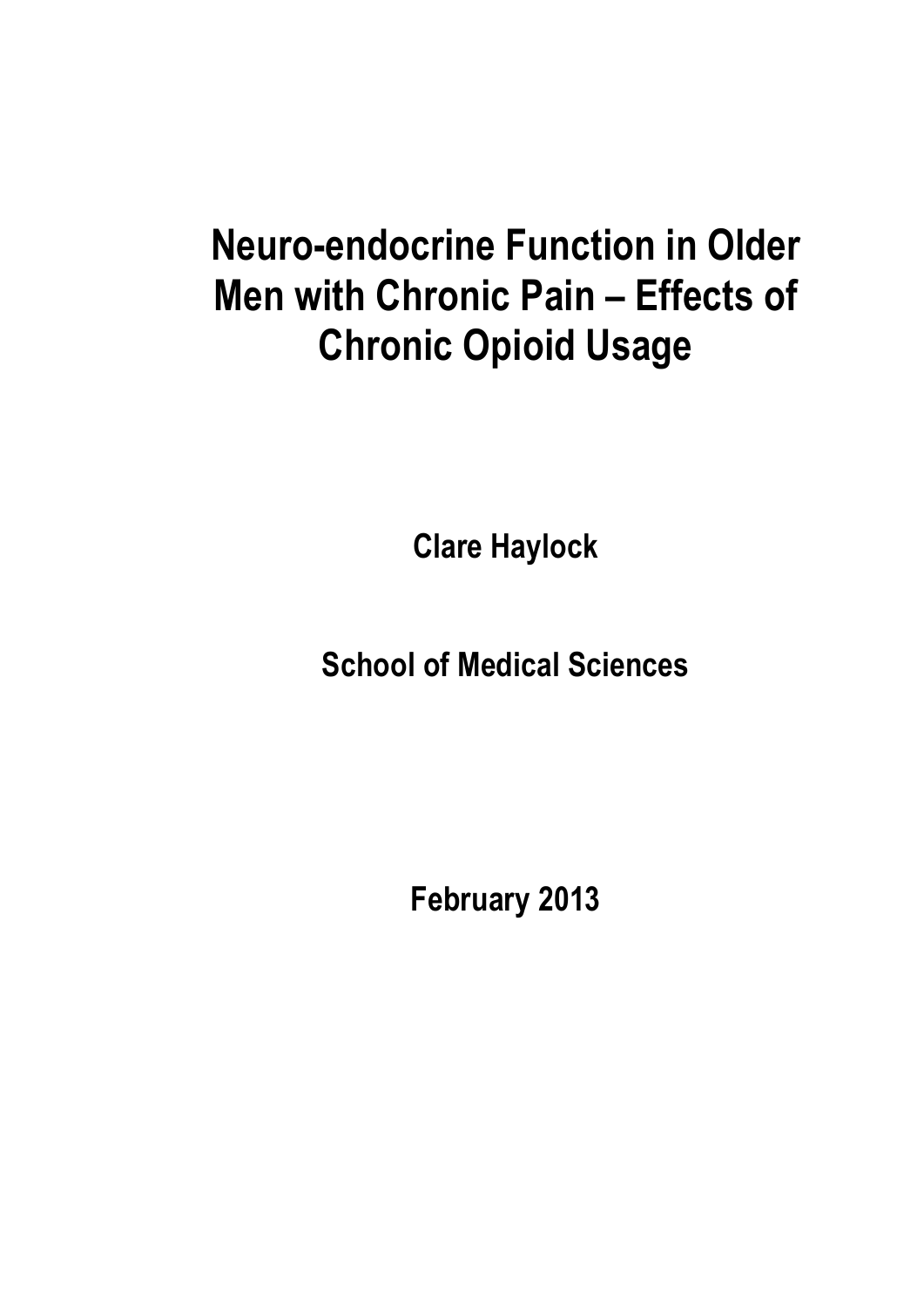## **Table of contents**

| <b>Abstract</b>                                                                                                                                                                                                                                                                                                                                              | 3  |
|--------------------------------------------------------------------------------------------------------------------------------------------------------------------------------------------------------------------------------------------------------------------------------------------------------------------------------------------------------------|----|
|                                                                                                                                                                                                                                                                                                                                                              | 5  |
|                                                                                                                                                                                                                                                                                                                                                              | 6  |
|                                                                                                                                                                                                                                                                                                                                                              | 7  |
| <b>Introduction</b><br>Chronic pain in older persons<br>Opioid therapy for chronic non-cancer pain<br>Effects of opioids on neuro-endocrine function<br>Opioid induced androgen deficiency<br>Opioid induced adrenal dysfunction<br>Pain and endocrine dysfunction<br>Opioid induced endocrine dysfunction in older persons<br>Study rational and hypothesis | 8  |
| <b>Methods</b>                                                                                                                                                                                                                                                                                                                                               | 23 |
| Subjects<br>Study design<br>Assessments<br>Statistical analysis                                                                                                                                                                                                                                                                                              |    |
| <b>Results</b>                                                                                                                                                                                                                                                                                                                                               | 30 |
| Neuro-endocrine function<br>Function<br>Pain tolerance<br>Cognition<br>Depression and Symptoms of androgen deficiency                                                                                                                                                                                                                                        |    |
|                                                                                                                                                                                                                                                                                                                                                              | 39 |
|                                                                                                                                                                                                                                                                                                                                                              | 46 |
|                                                                                                                                                                                                                                                                                                                                                              | 50 |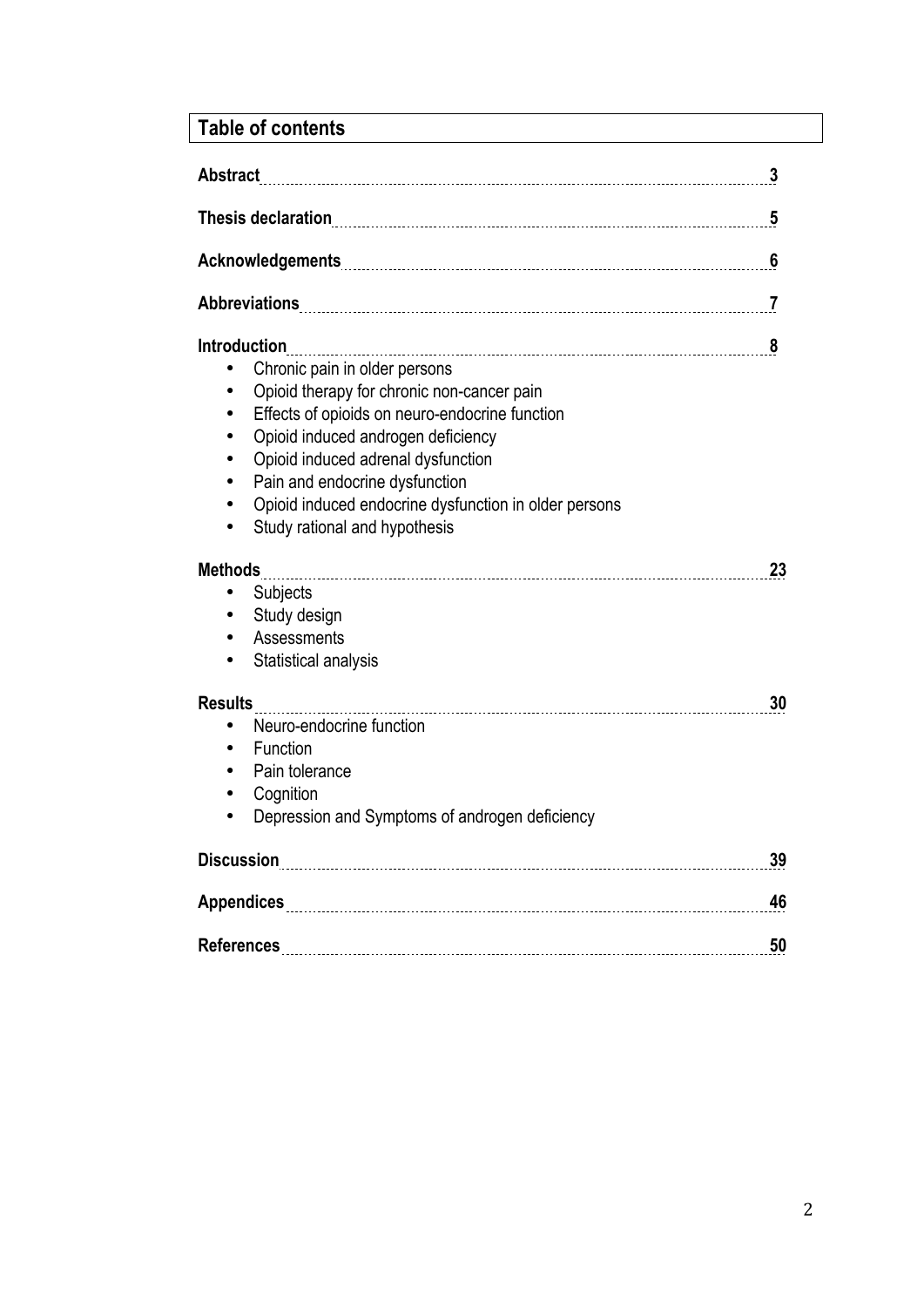#### **Abstract**

**Background:** There is increasing concern regarding adverse effects of long-term opioid medication use in non-cancer pain. Chronic opioid use has been shown to affect both the hypothalamic-pituitary-adrenal (HPA) and hypothalamic-pituitary-gonadal (HPG) axes. Hormonal deficiency due to chronic opioid use might contribute to altered pain sensitivity and functional decline. This may be more pronounced in the geriatric population who has poor functional reserve.

**Methods:** A cross sectional study was performed looking at men over the age of 65 years, who have chronic non-malignant pain. Active arm subjects were taking continuous opioid treatment ( $\geq 4$  weeks; dose equivalence  $\geq 10$ mg oral morphine/day); control subjects were not receiving opioid treatment. Assessments included androgen studies (dehdroepiandrosterone sulphate (DHEA-S), testosterone, sex hormone binding globulin (SHBG), follicle stimulating hormone (FSH), luteinizing hormone (LH)), waking salivary cortisol, low dose Synacthen test, neuropsychology testing, experimental cold pressor testing, cortisol testing during cold pressor testing, functional assessments (Instrumental Activities of Daily Living (IADL) Questionnaire, grip strength, and Timed Up and Go), Geriatric Depression Scale (GDS), Androgen Deficiency in Ageing Males Questionnaire (ADAM) and anthropometry.

**Results:** Twenty-six subjects were enrolled and completed the study. There were 7 men in the active arm and 19 in the control arm. Opioid subjects had a reduced mean cortisol response 30, 60, 90 and 120 minutes post cold-pain testing compared with controls (pvalue = 0.055, 0.003, 0.088, 0.046 respectively), suggesting impaired cortisol release following environmental stress. No statistical difference was seen in waking salivary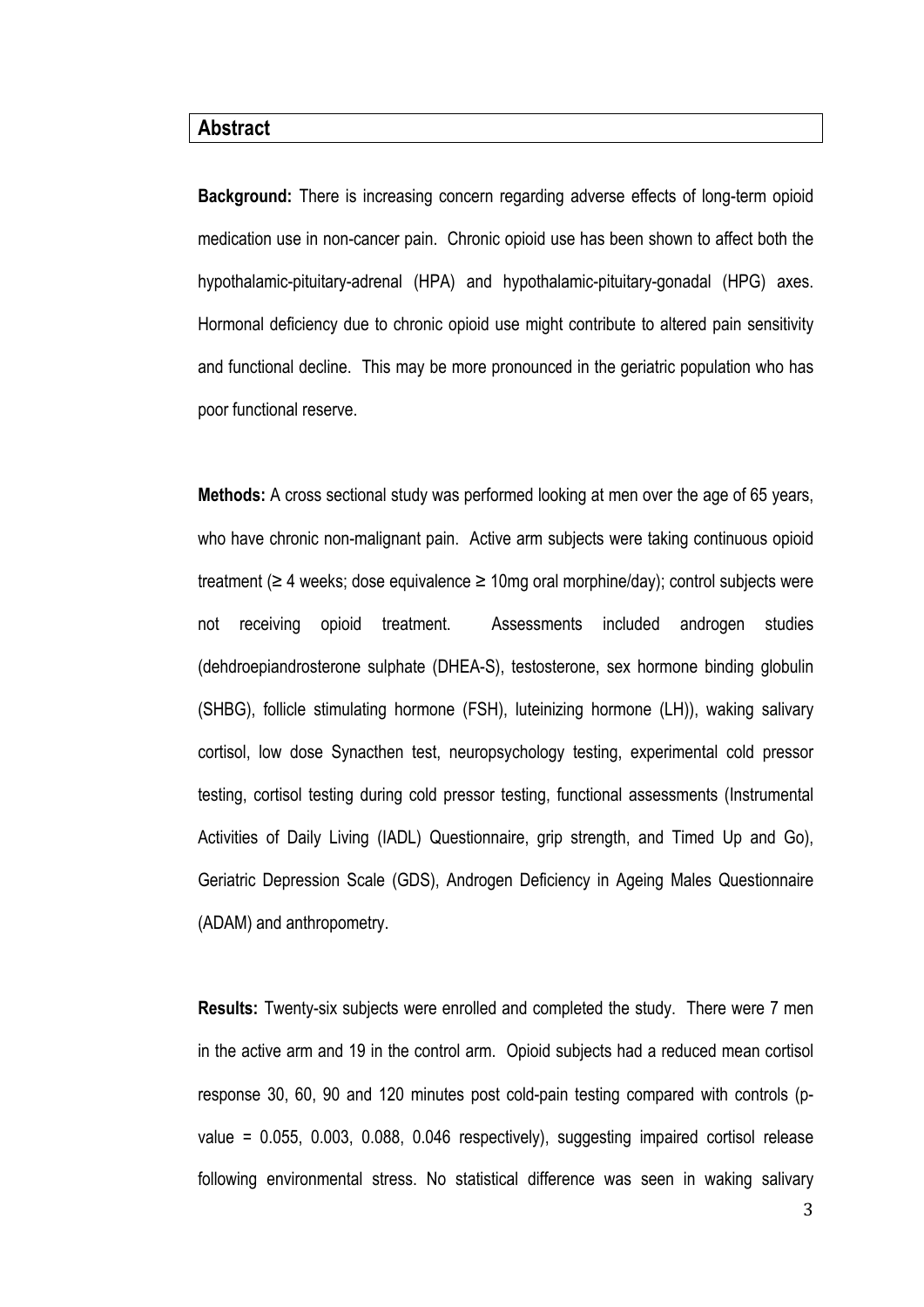cortisol or low dose Synacthen tests. There was no statistical difference between the two groups in measurements of the HPG axis. Opioid subjects performed significantly worse (mean 12 seconds) on Timed Up and Go compared to control subjects (mean 8.6 seconds; p-value = 0.036), however, the difference in grip strength and IADL scores between the two groups was not significant. Experimental pain threshold and tolerance and neuropsychology test results were not significantly different. Opioid subjects scored significantly higher on both ADAM (*median* opioid 8 vs. control 4; p-value = 0.0069) and GDS (*median* opioid 7 vs. control 1; p-value = 0.0024).

**Conclusion**: These results suggest that older patients taking chronic opioid therapy for non-cancer pain have decreased cortisol response to stress. Given that little difference was seen in pain threshold and tolerance between the two groups, the blunted cortisol response is unlikely to be due to the effect of opioids reducing pain. This finding is important in the ageing population as it suggests that those on chronic opioid medication may not adapt well to additional stressors, which is one of the defining features of frailty. Results also suggest patients on chronic opioid therapy have poorer functional levels, and more symptoms of androgen deficiency and depression compared to chronic pain sufferers who are not taking opioid medication.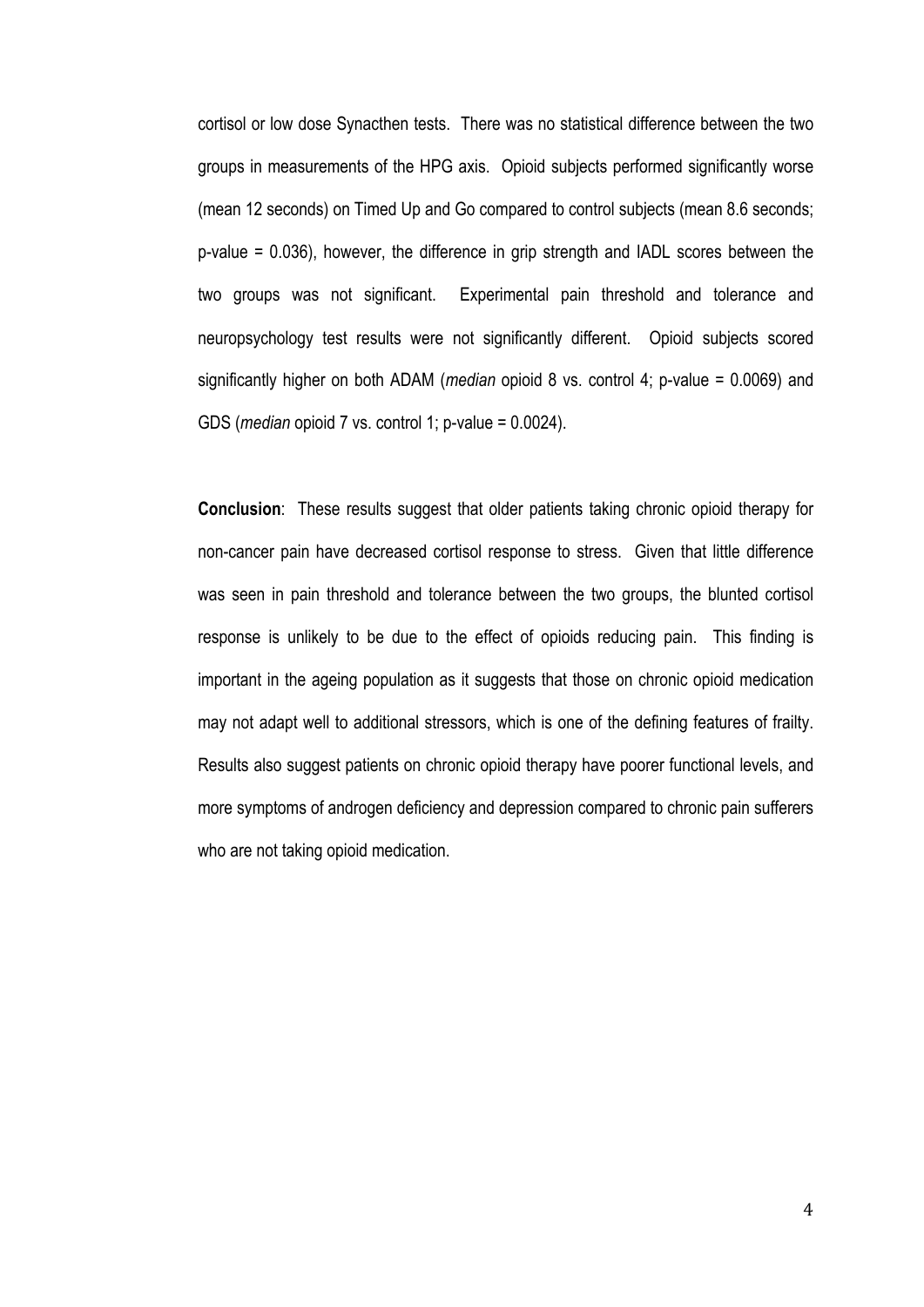#### **Thesis declaration**

I, Clare Louise Haylock, certify that this work contains no material which has been accepted for the award of any other degree or diploma in any university or other tertiary institution and, to the best of my knowledge and belief, contains no material previously published or written by another person, except where due reference has been made in the text.

I give consent to this copy of my thesis, when deposited in the University Library, being made available for loan and photocopying, subject to the provisions of the Copyright Act 1968.

I also give permission for the digital version of my thesis to be made available on the web, via the University's digital research repository, the Library catalogue and also through web search engines, unless permission has been granted by the University to restrict access for a period of time.

Signature Date  $O\left(\frac{1}{2} \right)$  Date  $O\left(\frac{1}{2} \right)$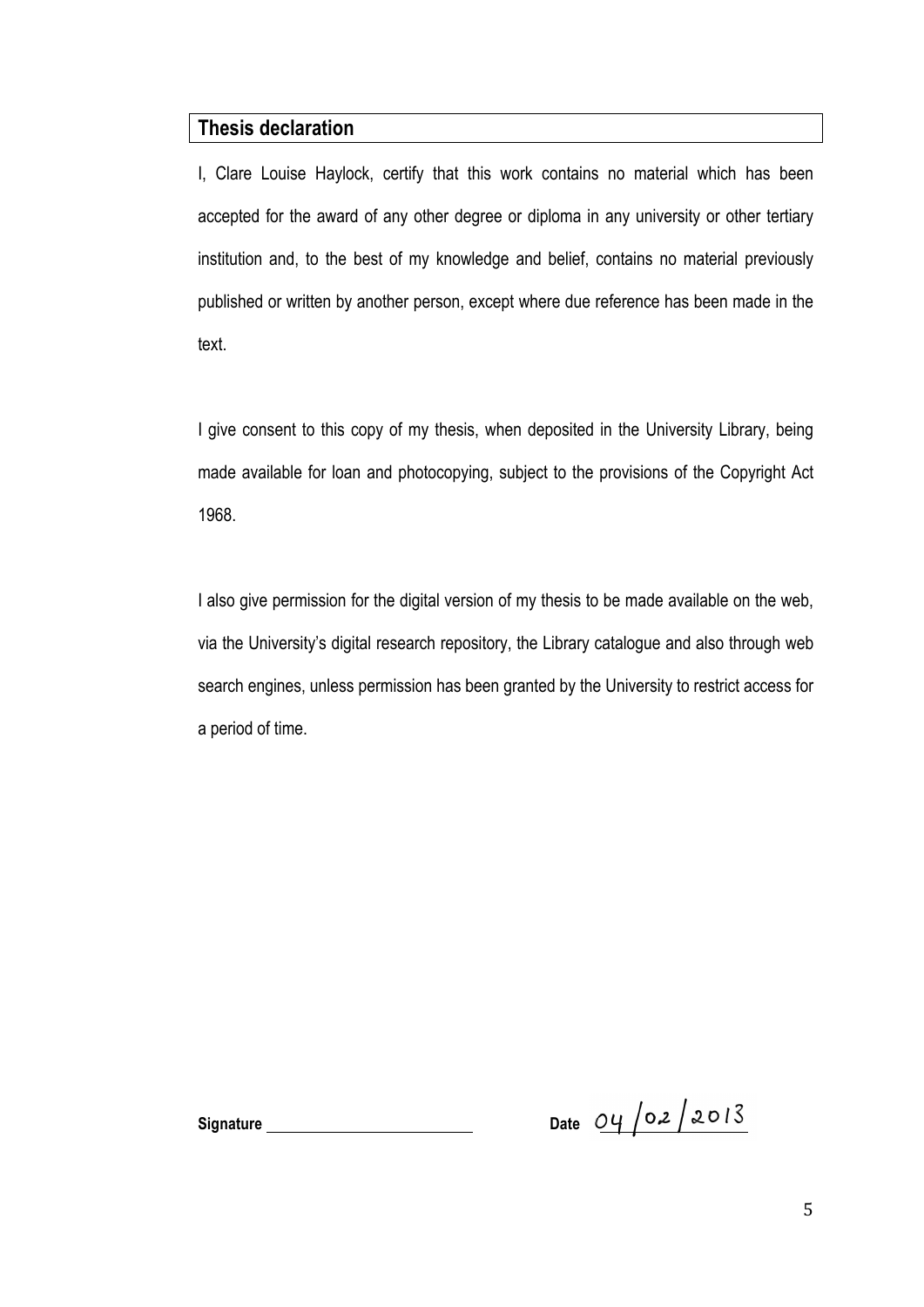### **Acknowledgements**

I would like to acknowledge the following people:

- 1. My supervisors and research team for guidance and advice regarding this research:
	- Professor Paul Rolan, Professor of Clinical Pharmacology, University of Adelaide and Senior Consultant, Pain Management Unit, Royal Adelaide Hospital.
	- Associate Professor David Torpy, Senior Consultant Endocrinologist, Endocrine and Metabolic Unit, Royal Adelaide Hospital
	- Dr John Maddison, Consultant Geriatrician, Department of Geriatric and Rehabilitation Medicine, Royal Adelaide Hospital
	- Dr Lucia Gagliardi, Consultant Endocrinologist, Endocrine and Metabolic Unit, Royal Adelaide Hospital; The Queen Elizabeth Hospital, Woodville SA
- 2. Pain and Anaesthesia Research Centre Staff, particularly Ms Melanie Gentgall and Ms Kathy Heyman, who helped with data collection.
- 3. Ms Amie Foran, Clinical Psychologist, Royal Adelaide Hospital, who gave advice on use of neuropsychology tests and instructed PARC staff how to administer the tests.
- 4. Ms Nancy Briggs, Statistician, Data Management & Analysis Centre, Discipline of Public Health, The University of Adelaide, who helped with statistical analysis.
- 5. Consultants and registrars working in the Pain Management Unit at the Royal Adelaide Hospital for helping with recruitment.